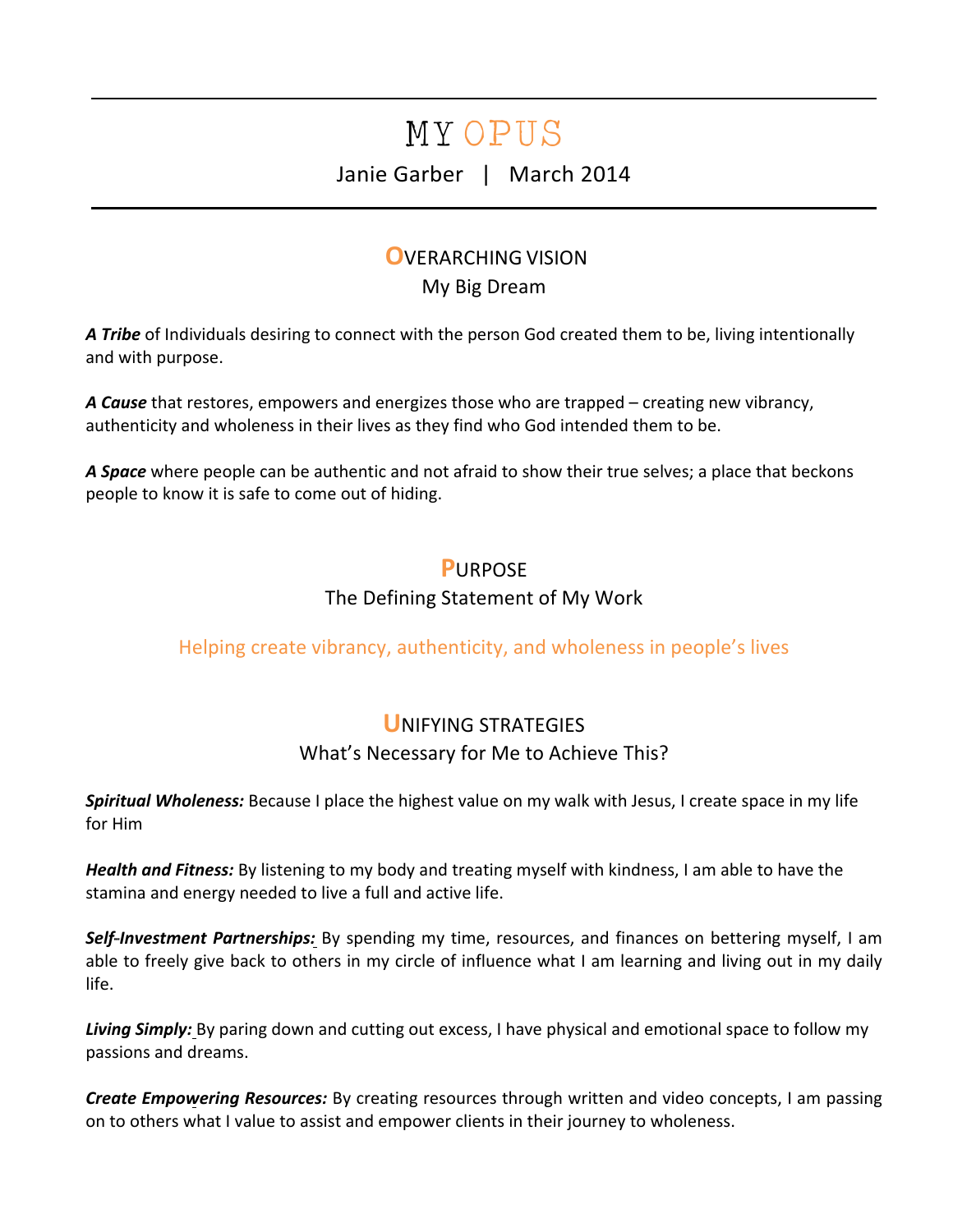# **S**CORECARD FOR SIGNIFICANCE: Spiritual Wholeness

- Inflow Worshipping God in ways that help me feel alive and connected to Him prevents drain out in my life
- Pray as I go Walking and talking with Jesus as I go about my day keeps me connected to Him
- Brain detoxing Capturing toxic thoughts and continuing to detox one thought at a time
- Taking risks Continually stretching past my comfort zone helps me be able to conquer fears and experience amazing things that God wants to give me to benefit myself and others

# Health and Fitness

- Fitness Establishing regular exercise to increase energy and vitality
- Healthy Eating Continuing to juice and eat organically when possible to resist toxin buildup
- Unplugging Regularly unplugging from social media to rejuvenate my mind and soul
- Rest Listening to when my body says to stop creates margins in my life

### Self-Investment Partnerships

- Life Continuing to meet with my life coach keeps my margins intact and my priorities straight
- Marriage -- Regularly meeting with my husband for "check-ins" helps our marriage thrive
- Authentic Relationships Maintaining and developing relationships with authentic, like-minded people creates vibrancy in my life and helps keeps me grounded and creative
- Coaching Giving away to others in a professional capacity what I am learning and living out in my daily life
- Enrichment Practicing the art of gathering useful information adds value to my life

# Living Simply

- Pare Down Living simply with minimal possessions and freedom from clutter creates peace and space in my life
- Giving Freeing myself up from the "gotta have it" mentality allows me to help others more freely and to stay free from debt
- Boundaries -- Practicing the art of saying no helps me have room in my life to say yes to what I'm passionate about

# Create Empowering Resources

- Social Media Keeping my coaching Facebook page and website current allows me to share with others how I can help them create vibrancy, authenticity, and wholeness in their lives
- Video Creating visual "One-Minutes" helps individuals understand my message simply and quickly and gives them thoughts to ponder about how they can change their lives
- Teaching Resources Continuing to update existing and create new resources we use for workshops, seminars, and one-to-one and group coaching appointments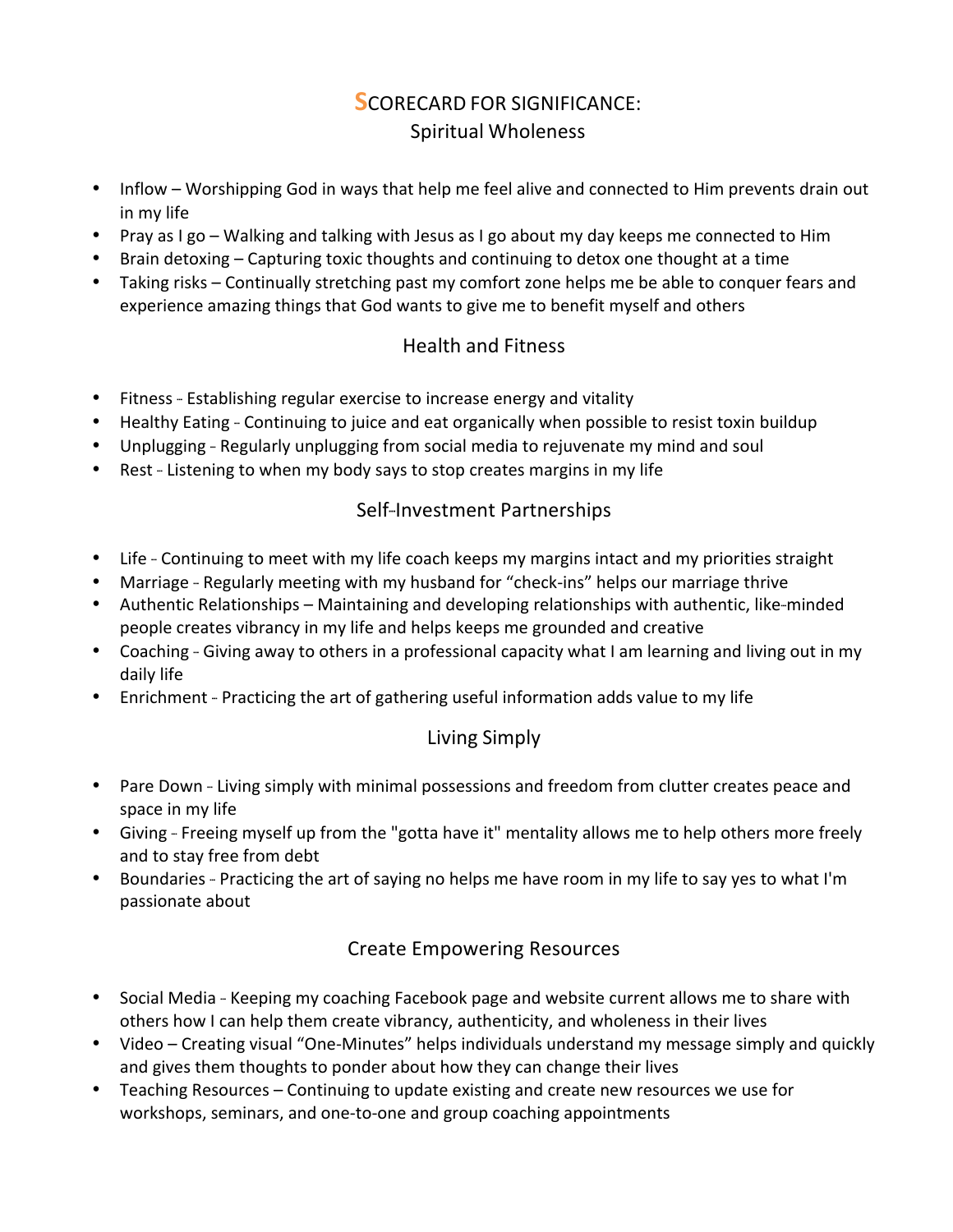# MY SIXPACK

## **WORLD VIEW**

### What I Believe

- I believe that Jesus Christ is my Savior, my Healer, and my Redeemer
- I believe that while the enemy of this world comes to kill, steal, and destroy, God offers all mankind an abundance of life when we believe and trust in His Son
- I believe that out of our greatest and deepest pain, comes our greatest and deepest ministry
- I believe that it is through relationship that we are wounded, and it is through relationship we find healing
- I believe that you can't out-dream God
- I believe that no one is beyond hope

### **IDENTITY**

#### Who I Am

- I am a daughter of the Living King
- I am a loving wife, mother and grandmother
- I am hugely committed to helping others find vibrancy, authenticity and wholeness in their lives
- I am very compassionate
- I am a risk taker
- I am creative and enjoy using my creativity to help benefit others
- I am confident, bold and courageous
- I am loyal
- I am a woman who loves to worship, praise, and give thanks to my Creator

### **PRINCIPLES**

#### What I Value

- I value my walk with Jesus higher than anything else in life
- I value the life that God has given me
- I value my worth that God placed upon me
- I value my family and my friends
- I value truth
- I value my time
- I value my health mentally, emotionally, physically and spiritually